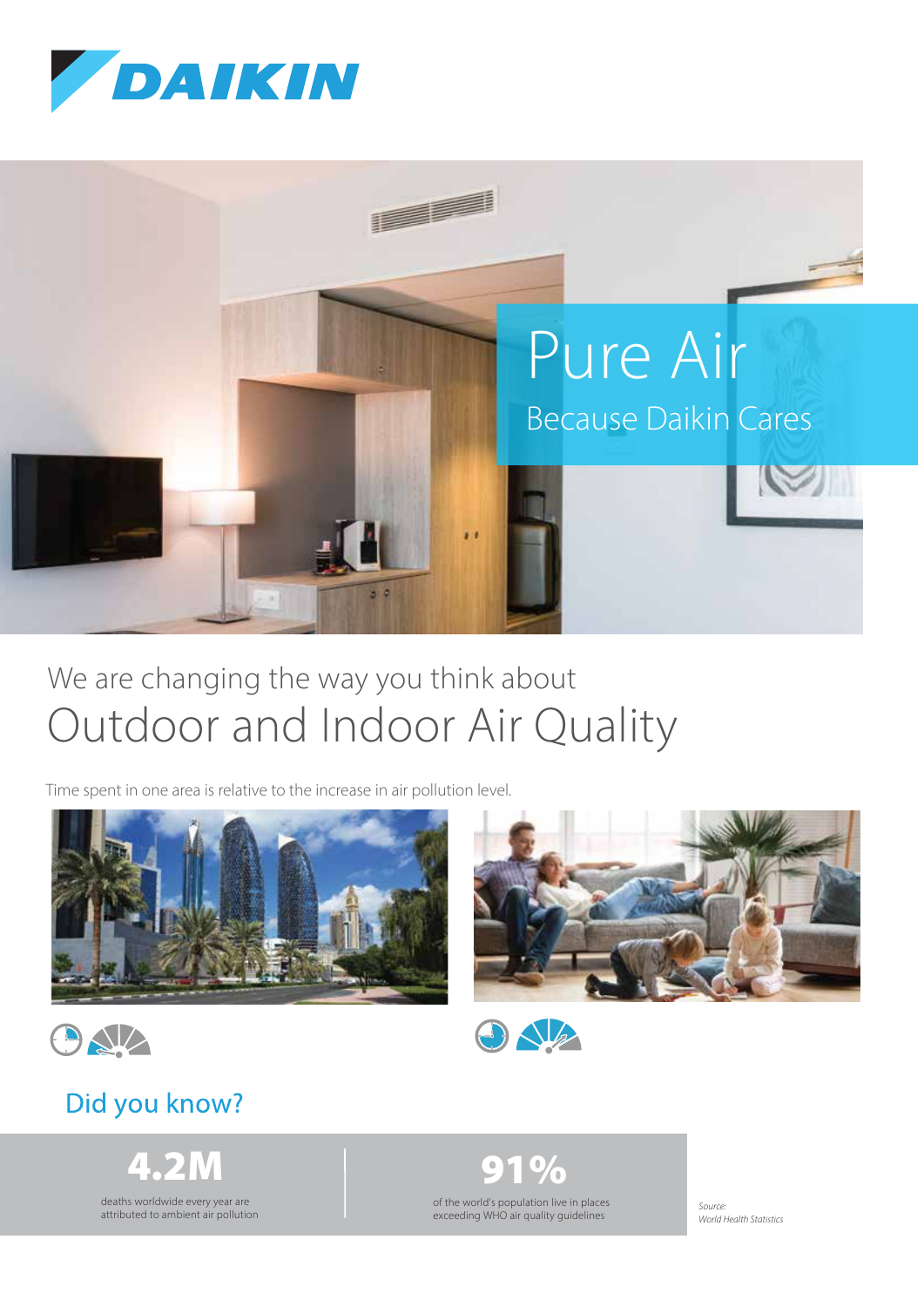

## Indoor Air Quality Box

for VRV / DX

#### Comfort

- $\blacksquare$  Breathing clean air is one of the joys of life and is certainly a major health benefit. Clean air delivered at the right humidity and in the right place is a perfect foundation for optimal comfort.
- $\blacksquare$  Daikin's new technologies filter out particles, allergens and unpleasant odours to deliver clean air for you to breathe and in doing so, optimizing your comfort levels and reducing health risks.

#### **Energy Efficiency**

It would not be a Daikin product if it had  $\overline{\mathsf{v}}$ anything less than the highest level of energy efficiency. Like all our products, our systems are highly-efficient.

#### Reliability

 $\overline{\mathbf{v}}$ Daikin products are renowned for their reliability. You can also rely on our service to match.